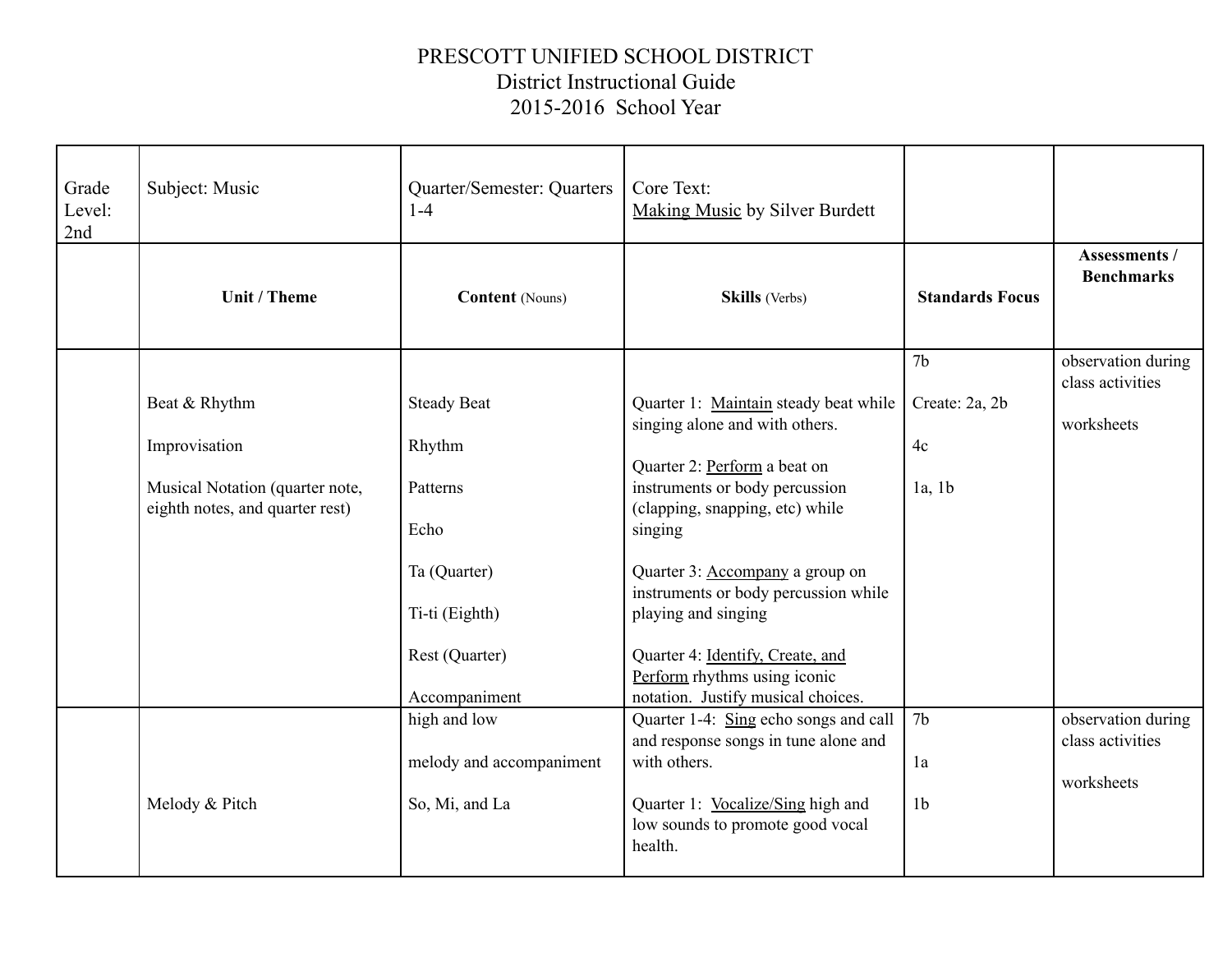|                                               |                                                                                                   | Quarter 2: Read/Notate/Create music<br>using iconic notation of high and low<br>pitches.<br>Quarter 4: Improvise with words and<br>melody within the context of a song<br>(e.g. singing games).                                                                                                                   |                                                                                                        |                                                                                           |
|-----------------------------------------------|---------------------------------------------------------------------------------------------------|-------------------------------------------------------------------------------------------------------------------------------------------------------------------------------------------------------------------------------------------------------------------------------------------------------------------|--------------------------------------------------------------------------------------------------------|-------------------------------------------------------------------------------------------|
| Instruments & Timbre                          | Orchestra Instruments<br><b>Instrument Families</b><br><b>Classroom Instruments</b>               | Quarter 1-4: Play classroom<br>instruments in a variety of ways<br>(accompanying singing, improvising<br>melodies)<br>Quarter 3: Identify various orchestral<br>instruments by sight<br>Quarter 4: Classify instruments by<br>families<br>Quarter 4: Perform rhythmic<br>compositions on classroom<br>instruments | 2a, 2b                                                                                                 | observation during<br>class activities                                                    |
| Form (AB, ABA)<br><b>Expressive Qualities</b> | Form (Pattern)<br>Simple AB Forms<br>Loud (Forte)<br>Soft (Piano)<br>Fast/Slow<br>Medium<br>Tempo | Quarter 1-4: Sing and Play sounds<br>that are loud and soft, fast and slow<br>Quarter 2: Show patterns (form)<br>through movement and playing<br>instruments<br>Quarter 3-4: Move to show variations<br>in tempo                                                                                                  | 10 <sub>b</sub><br>5a<br>5 <sub>b</sub><br>3a, 3b<br>4a, 4b, 4d<br>6a, 6b<br>7 a,b,<br>8a<br>9a<br>10a | Documentation of<br>student<br>performance<br>through programs<br>and video<br>recordings |